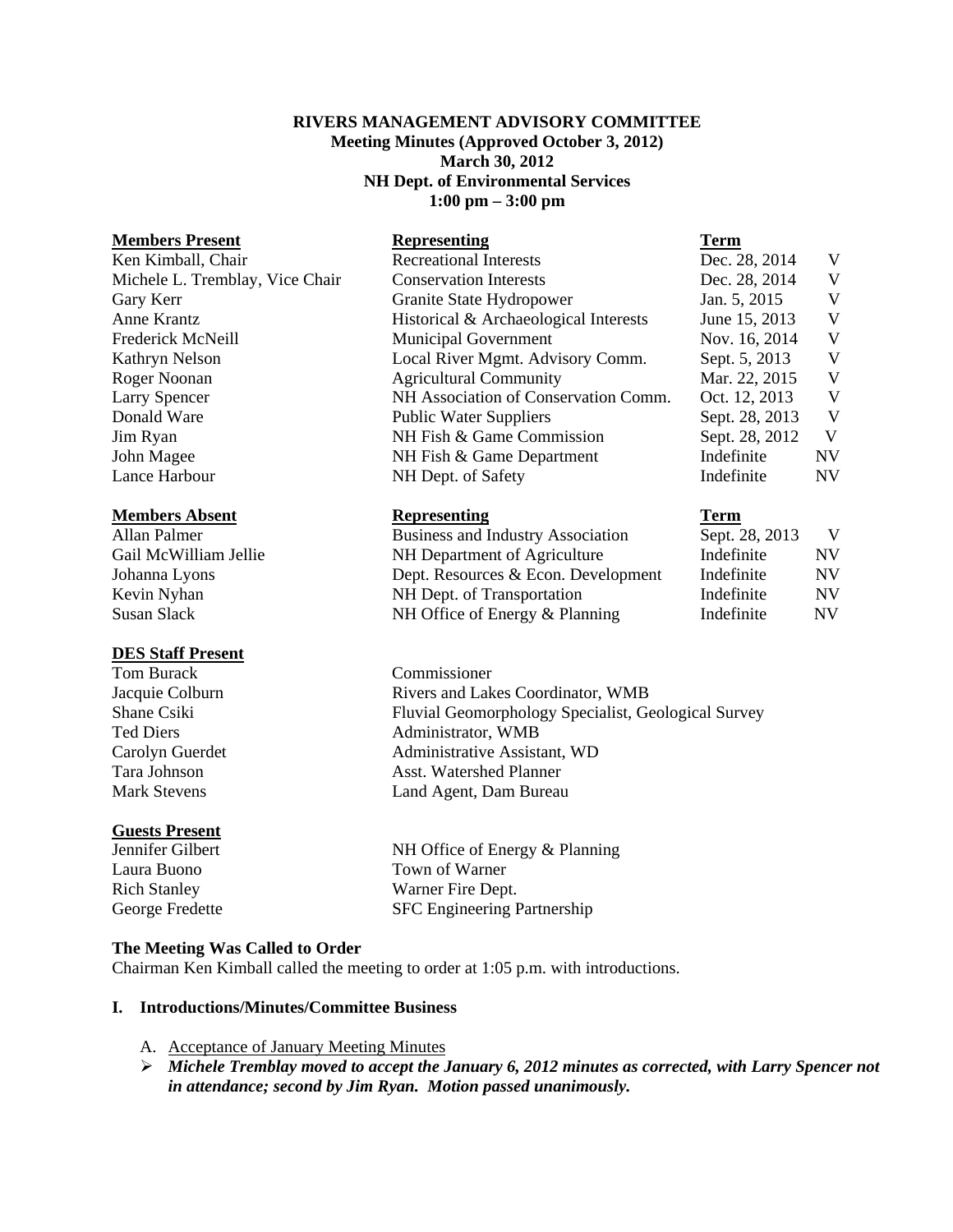## B. RMAC Membership Update – none

- C. Surplus Land Review review and approve RMAC checklist Review and approve the surplus land review checklist and process to make it common between Lakes and Rivers. Other comments: spell out Rivers Advisory Committee, clarify the title, and use the Rivers stationary or Lakes stationary as appropriate.
- ¾ *Larry Spencer made a motion to accept the checklist with the modifications noted, second by Fred McNeill. Motion passed unanimously.*

## **II. Update Regarding RMPP Activities**

## A. DES/LAC Permit Review Process

The SOP 801 committee, consisting of Rivers Program and Wetlands Bureau staff with Ken, John, Kath and Michele, has met a few times and has discussed and developed draft guidance to secure LAC input and comments on Wetlands, Shoreland and Alteration of Terrain permit applications that fall within designated river corridors. DES requests that the LACs comment within the 14 days if possible. The Shoreland staff has 30 days to review the applications. The web pages of the RMPP and the affected permitting programs have been updated to provide better guidance to applicants regarding the LACs role in the permit application review process.

Discussion ensued regarding LAC comments and their importance between the Committee and Commissioner Burack, who had joined the meeting. The Commissioner feels the LACs may be able to provide the most important input by getting involved with other regulatory boards at the local level, helping them to understand the issues the LACs are looking at. When town boards meet with the applicants, they can then bring these items to the attention of applicants early on in the permit process. RMAC membership noted: 1) asking LACs to respond within 14 days is difficult as most meet once per month and therefore cannot provide comments within that period of time; 2) this is asking the LACs to do some additional work; 3) LACs have no paid staff to assist them; and 4) is it possible to give the LACs 25 days instead of 14 days?

## B. March  $10^{th}$  LAC Workshop

Jacquie provided a quick review of the workshop agenda and explained what was discussed throughout the day. She pointed out that the workshop was well received. A draft guidance document was presented at the workshop which outlined those LAC comments which would be most helpful to the Shoreland staff when reviewing permit applications. Additional work needs to be conducted between DES and the LACs to determine what LAC comments should and could include. A post workshop evaluation was conducted and the RMAC will be provided with the evaluation results.

### **III. Surplus Land Reviews**

# A. DOT Warner – Warner River

Jacquie explained that the RMAC received this SLR from DOT because the Town of Warner would like to acquire a 0.4 acre parcel of state land along Route 103 which would allow the Town access to a parcel which it owns along the Warner River. The town would like to develop the parcel and construct a new fire station facility. The committee discussed: 1) what is the best long-term management practice because of the proximity to the river, and 2) is there potential for washout and future flooding given the amount of impervious surface proposed and the proximity of the proposed structure to the 100 year floodplain?